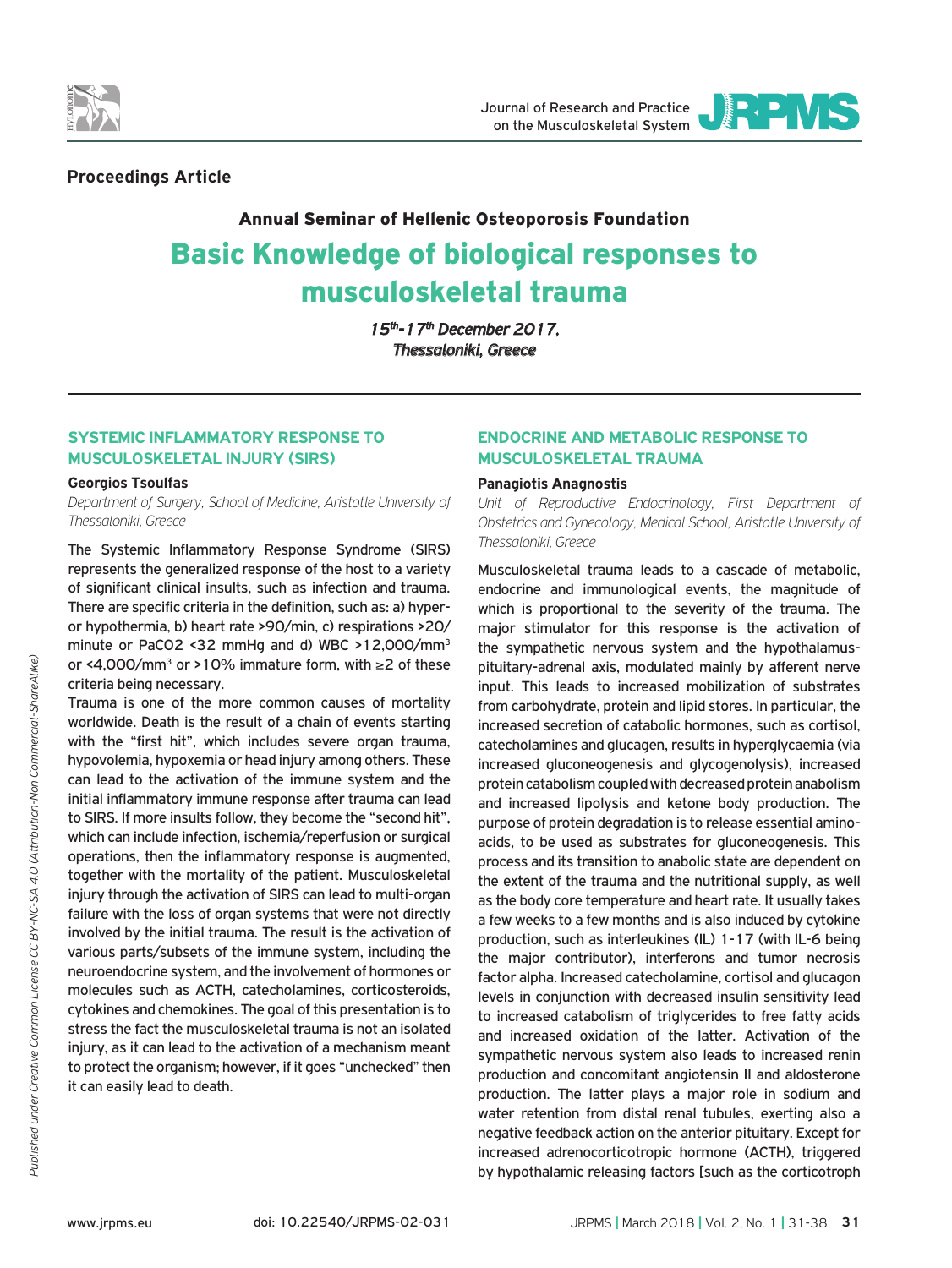releasing factor (CRF) and anti-diuretic hormone (argininevasopressin)], growth hormone (GH) is also increasingly secreted after musculoskeletal trauma, leading to increased glucogenolysis and lipolysis. The other anterior pituitary hormones (except for prolactin) are relatively unaffected. The secretion of insulin, the main anabolic hormone, by betapancreatic cells is also reduced due to the inhibitory effect of catecholamines, creating a state of "insulin resistance". Thyroid hormone production is also reduced by the increased post-traumatic sympathetic activity, as well as that of other steroids such as estrogen and testosterone. Factors affecting metabolic and endocrine response to musculoskeletal trauma are patient's age, nutritional status, type of anaesthesia and surgery, infection, synchronous anti-inflammatory or immunosuppressive therapy, coexisting diseases and genetic predisposition. The main strategies to modify this response are agents such as opioids and anaesthetic drugs (e.g. etomidate), regional (epidural/spinal) anaesthesia, less invasive surgery, maintenance of adequate nutritional status, anabolic therapy (using GH and anabolic steroids) and normothermia.

# **The role of immune mechanisms in the pathogenesis of Dupuytren's disease**

#### **Nikolaos G. Galanopoulos**

*University General Hospital of Evros, Alexandroupolis, Greece*

Dupuytren's disease (DD) is characterized by the progressive development of a scar-like collagen-rich cord that affects the palmar fascia of the hand leading to digital flexion contractures. Nodules due to proliferation of fibroblasts in the superficial palmar fascia histologically are composed of fibroblasts, myofibroblasts and type III collagen. It is not clear whether its pathogenesis is of mechanical or biochemical nature but the net result is the same: excess production of matrix proteins and excessive accumulation of extracellular matrix (scarring) which changes tissue architecture and causes digital contraction.

- Laboratory studies suggesting that fibroblasts and myoblasts are upregulated by mechanical tension potentially leading to worsening of contractures (the incidence of DD is higher among workers exposed to repetitive handling tasks or vibration as compared with those not exposed such trauma).
- The accumulation of immune cells, expression of leukocyte adhesion molecules, as well as pro-inflammatory and pro-fibrotic cytokines near markedly narrowed vessels supports that the abnormal proliferation of fibroblasts and production of extracellular matrix proteins in DD seems to be related to immune-mediated microvascular damage.
- The restricted T-cell receptor repertoire of intra-lesional T-cells points to an antigen-driven process supports that T-cells play an important role in the development of DD.
- It was showed altered expression of extracellular

matrix-degrading proteases (matrix metalloproteases, and 'a disintegrin and metalloprotease domain with thrombospondin motifs', ADAMTS, proteases) in palmar fascia from DD patients compared to control.

- In palmar fascia of the hand of patients with DD in comparison with normal fascia tissue an iincrease in the number of mast cells was observed.
- Important seems to be also the role of Transforming Growth Factor-β (TGF-β) by stimulating Dupuytren's fibroblasts to produce excessive levels of extracellular matrix proteins and promoting their contractile phenotype.
- A significant genomewide association between DD and loci contain genes known to be involved in the Wnt-signaling pathway, as well as extensive dysregulation of Wnt signalling in DD affected tissue was also reported.
- Finally in DD palmar fascia tissue has been identified the presence of resident MSCs (mesenchymal stem/stromal cells) or adipose stem cells which may differentiate into highly specified fibroblastic populations such as inflammatory fibroblasts or myeloid fibroblasts. Cell-cell contact of DD myofibroblasts with adipose stem cells resulted in inhibition of contractility and smooth muscle actin expression of myofibroblasts.

### **OSTEOINTEGRATION OF THE IMPLANTS**

#### **George Kapetanos**

*Department of Orthopaedics, Faculty of Medicine, Aristotle University of Thessaloniki, Greece*

It is well known that the successful survivorship of Orthopaedic implants like plates, screws and mainly prostheses (arthroplasties) greatly depend on primary osteointegration. Osteointegration or osseointegration refers to a direct boneto-metal interface without interposition of non-bone tissue. This concept has been described by Branemar (1959), as consisting of a highly differentiated tissue making "a direct structural and functional connection between of living bone and the surface of a load-carrying implant".

From this first experimental study, osseointegration, gradually became a realised phenomenon of great importance for the everyday surgical orthopaedic practice. Recently, a lot of literature with clinical and experimental studies, osseointegration has been defined at multiple levels such as clinically, anatomically, histologically and ultrastructurally. The aim of the research was to evaluate the biology of the healing response to the implant surface and how the material's characteristics, such as surface preparations chemical composition, coatings and sterilization procedures, material's shape, size etc may affect the stability of the metallo-biological interface and therefore, implants' survivorship.

The main topics of Biology of implant osseointegration are the **tissue response to implantation** (hematoma, wovenbone and lamellar bone formation), the **peri-implant osteogenesis** (in distance and in contact) with increase the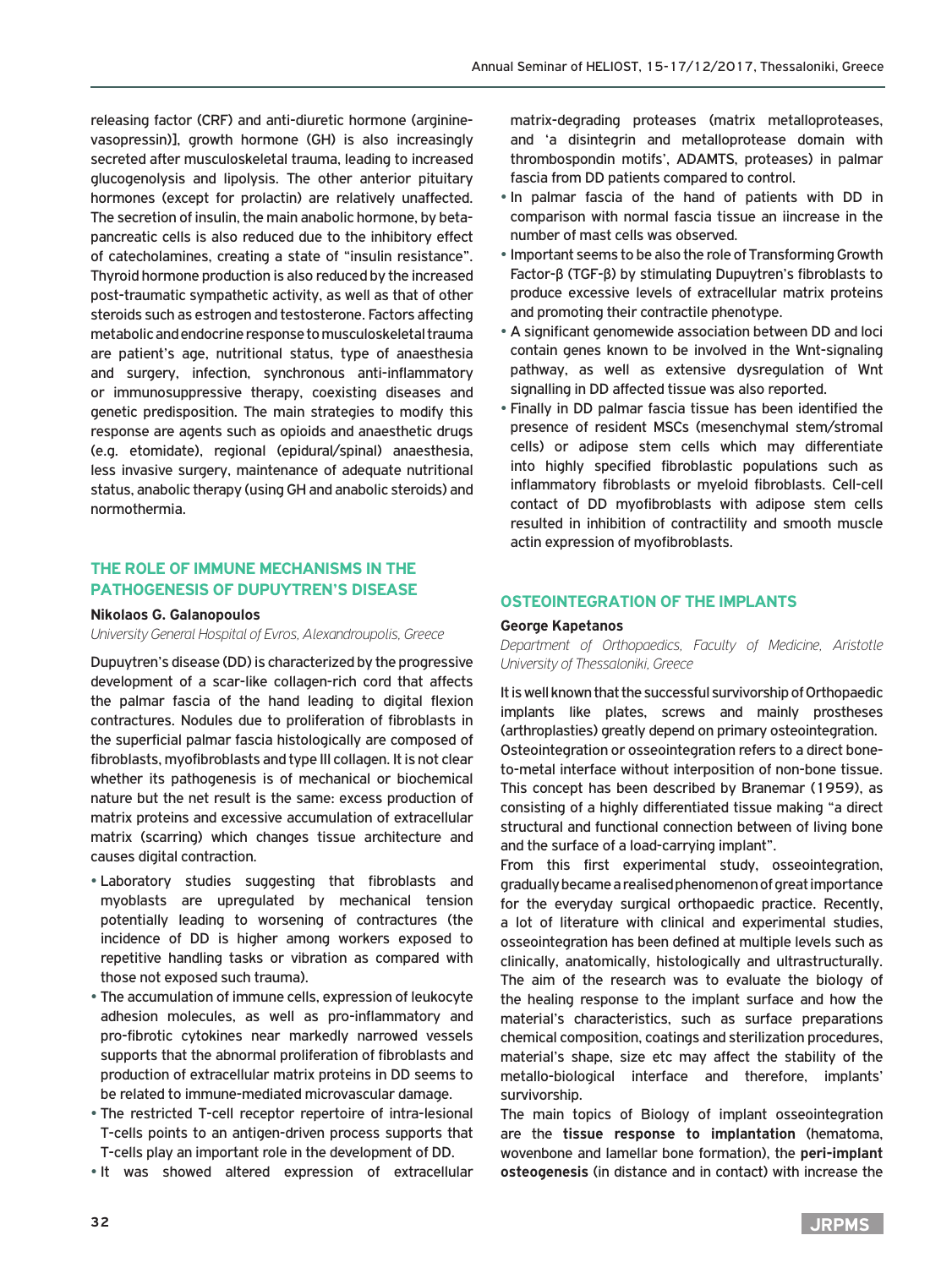osteogenic cells and decrease the osteoclastic cells and the formation of osteocontactive and osteoinductive bone tissue. Other topics of research are the **peri-implant bone remodeling** a wonderful phenomenon unique for the bone tissue and of course **the factors affecting osseointegration** internal or external like implant design factors, coating, use of adjuvant treatments etc.

# **Implants in orthopaedic surgery: biomaterials**

#### **Athanasios Karponis**

*Department of Orthopaedics, University of Athens, Athens, Greece*

Implants are widely used medical devices for the structural support or replacement of bones, especially following a fracture. Their use started very early in the 20<sup>th</sup> century, with documented discoveries dating back to the 19<sup>th</sup> century, as well. Although the practice of using foreign materials to treat human injuries sparked disbelief in its infancy, surgeons and inventors of that era are still highly regarded pioneers (e.g. Hoffman, Kirschner, Lambotte and Smith-Petersen). Nowadays, a plethora of biomaterials is available, covering a wide range of indications.

Biomaterials can be classified into three generations, based on the effects they exert to the host. First generation biomaterials (1980) are inert and offer a supportive role. Consequently, they are associated with minimal toxicity and do not trigger an immune response *in vivo*. Second generation biomaterials (1990s), though, are bioactive and biodegradable. They affect biological responses further to providing support in the tissue of interest. Whilst many are well absorbed in the tissue and degrade in situ parallel with the healing process, they are associated with higher immunogenicity rates compared to their first generation counterparts. Lastly, third generation materials (2002) are tailored to stimulate only some responses but not others, depending on the individual case. The specificity of targeting at the cellular level, using these materials, comes at the cost of potential immune-mediated complications.

The biomaterials most commonly used in orthopaedics, fall under three broad categories: metal alloys, ceramics and polymers (including carbon composites). All the aforementioned have clinical value, as shown by osteosynthesis and in joint replacement. Metal alloys (e.g. stainless steel, cobalt-chrome alloys and titanium alloys) are often used for external fixation and bearing surfaces owing to their strength. However, they fail to resist wear effectively and can lead to bone resorption due to excessive stress. Ceramics demonstrate various favourable properties (e.g. electro-thermal insulators and high compressive strength) and are used for knee prosthesis and femoral head replacement, amongst other operations. Depending on the ceramic, they can be bioinert  $(A|_2O_2)$ , bioactive (biogass - SiO<sub>2</sub>) or biodegradable (Ca<sub>3</sub>[PO<sub>4</sub>]<sub>2</sub>). Despite being very biocompatible, ceramics come at a high cost and their resistance to cracks as well as tensile strength is limited. Ultimately, polymers such as polymethylmethacrylate (PMMA) are tough materials resistant to wear, used in primary fixation, yet cannot withstand tension as effectively as bone and are thermoplastic. Other polymers (e.g. polylactate or polyglycolate) and carbon fibres are also available, but do not differ significantly from PMMA.

In summary, constant advances in biomaterials improve outcomes in patients after implants. The "ideal" material is chemically inert, strong, scores low in elastic modulus, fatigue resistant, non-toxic and all that at a low cost. However, response to implants depends on the age of the patient, amount of motion, mechanical load and composition of the implant, as well. Common complications include aseptic loosening, stress shielding, corrosion and infection. Therefore, the search for the "ideal" implant continues; perhaps, a material with the strength of metals and biocompatibility of ceramics may yield better results in the absence of severe complications.

#### **Bearing surfaces in total hip replacement**

#### **Georgios Petsatodis, Filon Agathangelidis**

*First department of Orthopaedics, Aristotle University of Thessaloniki, G. Papanikolaou General Hospital, Exochi, Thessaloniki, Greece*

Choosing the optimal combination of bearing surfaces in total hip replacement has been an area of debate since the first popular total hip replacement by Sir J. Charnley who used a metal head with a polyethylene acetabular cup. Ever since, various combinations have been tested and used, in an effort to identify the optimal one. Ideally it should combine low friction, low wear rate and high biocompatibility. These combinations fall into two major categories: hard on soft surface and hard on hard. Metal and ceramic bearing represent harder surfaces and polyethylene the softer ones. Each combination has its own advantages and disadvantages. First generation of polyethylene lost its popularity in the 2000's when it was replaced by hard on hard combinations. However its mechanical characteristics were improved in the latest ultra-high molecular weight polyethylene and it has once become the gold standard in most of the cases.

### **Bone Grafts**

#### **Savvidis S. Matthaios**

*1st Orthopaedic Department, 424 General Military Hospital, Thessaloniki, Greece*

Bone graft is a material with either osteoinductive, osteoconductive or/and osteogenic properties and it is mainly used for the treatment of delayed union or non-union, for fusion procedures, after osteotomies, for reconstruction of bone defects secondary to trauma, tumor or infection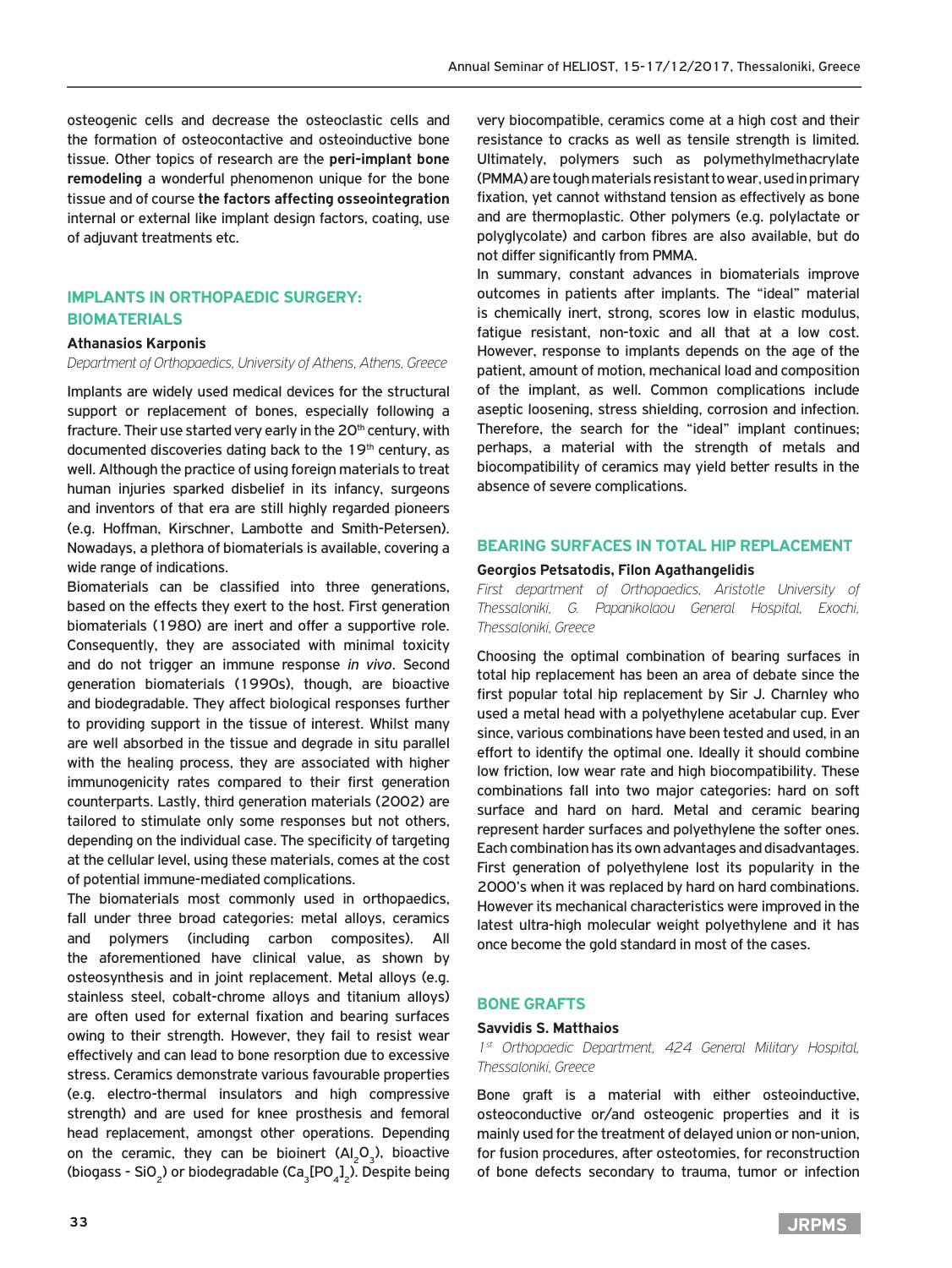and as bone block. Since 1668 and Van Meekeren's first recorded bone transplant, bone grafting has been evolved significantly and nowadays over one million bone grafting procedures performed in US each year.

Ιn order to achieve uneventful fracture healing four parameters (osteogenic cells, osteoconductive scaffold, growth factor and a stable mechanical environment) are mandatory, the so called 'Diamond Concept'. Later vascularity at the defect site is added as an important factor in the fracture healing process.

Bone grafting materials can be classified in autografts, allografts and synthetics. Though autografts considered gold standard, limitations do exist regarding donor side morbidity and graft availability. Iliac crest bone graft (ICBG) is by far the most commonly used autologous bone graft compared to other alternative donor sites.

Allogenic bone is available in many forms: demineralized bone matrix (DBM), morselized and cancellous chips, corticocancellous and cortical grafts, and osteochondral and whole-bone segments.

Demineralized Bone Matrix (DMB) is probably the most common form of allograft used nowadays.

Sythetics, like Calcium hydroxyapatite (HAp), Tricalcium phosphate (TCP) or Calcium phosphate cement (CpC), are used for their osteoconductive properties. Their basic function is to provide a matrix to support the attachment and colonization of bone-forming cells for subsequent bone formation. Can also be used as a vehicle for local growth factor or antibiotic delivery.

Also Osteogenic proteins (OP) are elements of a class of natural growth factors called bone morphogenic proteins (BMP). The isolation of the genes coding these proteins from human DNA has identified a family of proteins from BMP 2 to BMP 6 and from OP 1 to OP 3.

In addition, as investigators continue to find new materials and biologic approaches to bone repair, the future of bone graft substitutes continues to be an expanding topic.

Control of bone regeneration with strategies that mimic the normal cascade of bone formation will offer successful management of conditions requiring enhancement of bone regeneration, and reduce their morbidity and cost in the long term.

## **Drugs and Implant Osseointegration**

#### **Christiana Zidrou**

*2nd Orthopaedic Department G. Papageorgiou General Hospital, Thessaloniki, Greece*

Osseointegration refers to a direct structural and functional connection between ordered, living bone and the surface of a load-carrying implant. Currently, an implant is considered as osseointegrated when there is no progressive relative movement between the implant and the bone with which it has direct contact.

Low-molecular weight heparin (LMWH) is routinely used to

prevent thromboembolism in orthopaedic surgery, especially on the treatment of fractures or after joint-replacement. Impairment of fracture healing due to increased bone resorption, delayed remodeling and lower calcification caused by direct osteoclast stimulation is a well-known sideeffect of unfractioned heparin. However, the effect of LMWH is unclear and controversial. Recent studies strongly suggest impairment of bone healing in vitro and in animal models, characterized by a significant decrease in volume and quality of new-formed callus, systemic osteoporosis and poor materials' osseointegration. Further large clinical studies to compare different types of LMWHs, in different dosages and in different patient or animal models are needed for exploring the effects of LMWH on fracture healing process and implant osseointegration.

Moreover, enoxaparin, as early as the first week of treatment, increases mesenchymal stem cells (MSCs) potential to migrate to the trauma site and proliferate, however, enoxaparin also inhibits MSCs to differentiate into osteoblasts. Rivaroxaban has minimal to no impact on MCS migration, proliferation or mRNA expression of osteogenic markers and seems to be superior to Enoxaparin in early stages of bone healing and osseointegration of implants in vitro.

Furthermore, even low dose methotrexate acts as a potent inhibitor of osteoblast's proliferation and mitochondrial metabolism in vitro. These results suggest possible negative effects of disease modifying antirheumatic drugs (DMARDs) concerning bone healing and implant osseointegration. Finally, cyclosporine A therapy negatively affects the bone healing around osseointegrated implants due to the significant lower values for bone to implant contact and bone density.

On the other hand, in rats losing bone rapidly after ovariectomy, systemic administration of zoledronic acid (ZOL), alendronate (ALN) and strontium ranelate (SN) causes better bone-implant osseointegration; ALN and SR have similar positive effects on osseointegration , while ZOL, that was given in a dose with more positive bone mineral density (BMD) effect than that of ALN or SR, causes better osseointegration than either ALN or SR. Simultaneously, ibandronate accelerates osseointegration of hydroxyapatitecoated cementless implants in an animal model while teriparatide enhances titanium implant anchorage in lowdensity trabecular bone.

Implants loaded with simvastatin by an electrochemical process improved implant osseointegration in osteoporotic rats. Furthermore, the increased concentration of simvastatin could affect the osseointegration, but the dose effects also need further investigation. Moreover, the efficacy of vitamin D3 supplementation on osseointegration of implants remains controversial and requires further investigation.

The concept of drugs and biology of implants osseointegration is complicated and larger and more sophisticated in vitro and in vivo studies are needed in the future, in order to confirm the effect of drugs on this.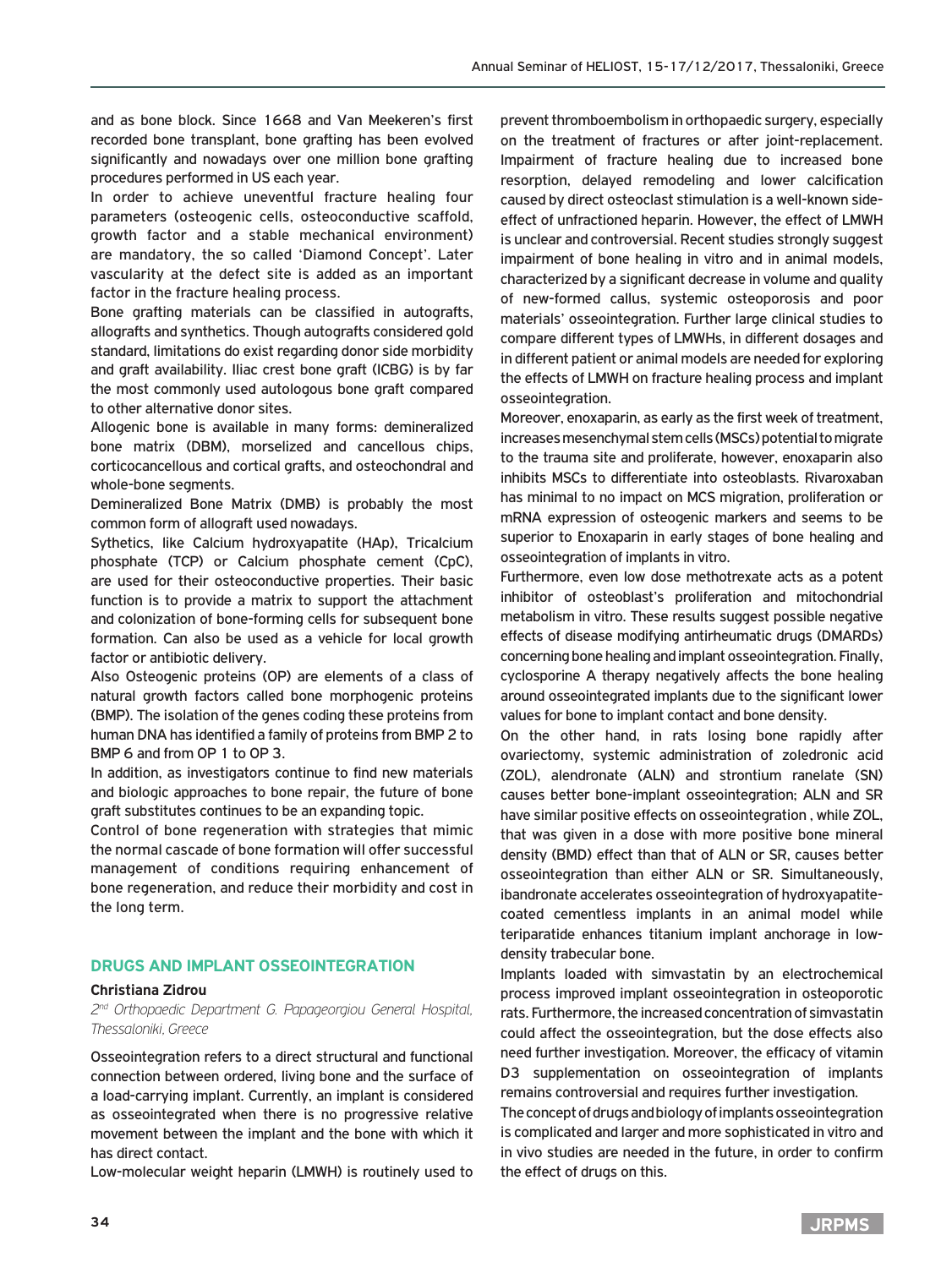# **Stem cells in the treatment of frailty and sarcopenia**

### **George Koliakos**

*Biological Chemistry Laboratory, Medical School Aristotle University Thessaloniki, Greece*

Frailty is a syndrome of old age characterized by increased mortality and poor muscle strength and regarded as an end stage consequence of the biological processes of aging. Underlying pathobiology includes cellular senescence, mitochondrial dysfunction, increased oxidative stress, dysregulation of inflammatory processes and genomic instability. Therapies proposed up to date have little success and include exercise, vitamins, special diet and hormone supplementation. Impaired muscle regeneration might contribute to loss of muscle mass and increased lipid content, both characteristic of aged muscle and the process of sarcopenia. Muscle side population (SP) cells are rare multipotent stem cells that can participate in myogenesis and muscle regeneration upon transplantation. Muscle SP cells that express the hematopoietic stem cell markers Sca-1 and CD45 can differentiate not only in skeletal muscle but also in cells into hematopoietic cells. On the other hand bone marrow-derived hematopoetic stem cells have abundantly found in regenerating muscle areas of both young and old rats. An age-related decrease in the number of these cells in regenerating areas of old rat muscle has been reported coinciding with the reduction in muscle SP cell number with age related impaired muscle regeneration. It has been observed that depletion of stem cells conserving motor neurons sped up muscle decline. On the contrary no evidence of motor neuron loss, contributing to muscle loss has been observed in old age. It has been reported that mesenchymal stem cells (MSCs) home to sites of inflammation and injury; differentiate into various cell types; secrete growth factors and suppress inflammation being immunomodulatory. Hundreds of clinical trials for many disorders including osteoarthritis, trauma, stroke, autoimmune disease, heart infarct and , graft-versus-host disease have been reported. The safety of these therapies has been proven, while the best conditions to improve efficacy are a matter of continuing investigation. MSC can be harvested from the patients themselves (autologous) or from a donor (allogeneic), with autologous cells being preferable. It has been observed that stem cells harvested from younger donors are more potent in those therapies since age-related changes in stem cells impair their differentiation and multiplication ability. The possibility that young stem cells may become in the future "vehicles for youthful regeneration of aged tissues" is well known. Hematopoietic and Mesenchymal stem cells from young mice infused into old mice reversed the effects of aging and increased life span, improving cardiac and reproductive function. An alternative therapeutic approach is to rejuvenate endogenous stem cells inducing "Yamanaka factors", as shown in a progeria mouse model. Frailty is

associated with reduced circulating MSC, and therefore could become an ideal target for clinical trials of MSC therapies. Recently the results of two early phase clinical trials considering MSC administration in frail patients have been published, indicating the safety and possible efficacy of these treatments. Larger clinical trials are expected in the near future to corroborate the usefulness of such interventions. A disadvantage in these treatments, is that autologous stem cells cannot be used, since no one of these patients has stored stem cells upon birth.

# **Legal status of stem cells in Greece: Bioethical issues**

#### **Dimitrios G. Goulas**

*Centre of International and European Economic Law (C.I.E.E.L.), Thessaloniki, Greece*

Stem cells have attracted significant international interest over the last decades. Various controversial issues have arisen, concerning a variety of fields, such as medical practice and research, public health policy, bioethics, and, of course, law. The legal regulation of stem cells cuts across many areas of law, as diverse as constitutional law and human rights, administrative law, medical law, data protection and bioethics, contract law, family law and company law. The presentation provides an overview of the legal framework of stem cells in Greece. In particular, it discusses the legal status of stem cells, and the rights and obligations arising thereof. Focusing mainly on the legal treatment of umbilical-cordblood-derived stem cells, the presentation analyses the legal provisions for collection, processing and cryopreservation of stem cells, and the regulatory framework of stem-cell banking and research.

### **SPINAL CORD INJURY AND CELLULAR THERAPIES**

#### **Athanasios Chatzisotiriou**

*Department of Physiology, School of Medicine, Aristotle University of Thessaloniki, Greece*

Spinal cord injury is a devastating disease resulting in loss of motor, sensory and sphincter function. The prognosis for substantial and lasting neurological recovery after complete lesions remains dismal. From the pathophysiological point of view, one can discern the primary injury, which is the result of the immediate impact and the secondary one, which is the most detrimental and results from reduced blood flow, breakdown of blood-brain barrier and various metabolic derangements.

At present, patients are treated surgically, provided there is an indication for decompression and stabilization, as soon as possible (according to STACSIS) and follow intensive rehabilitation protocols. Although a modest level of quality of life and interdependence is achieved in a lot of cases, the functionality of the nervous tissue is not yet restored.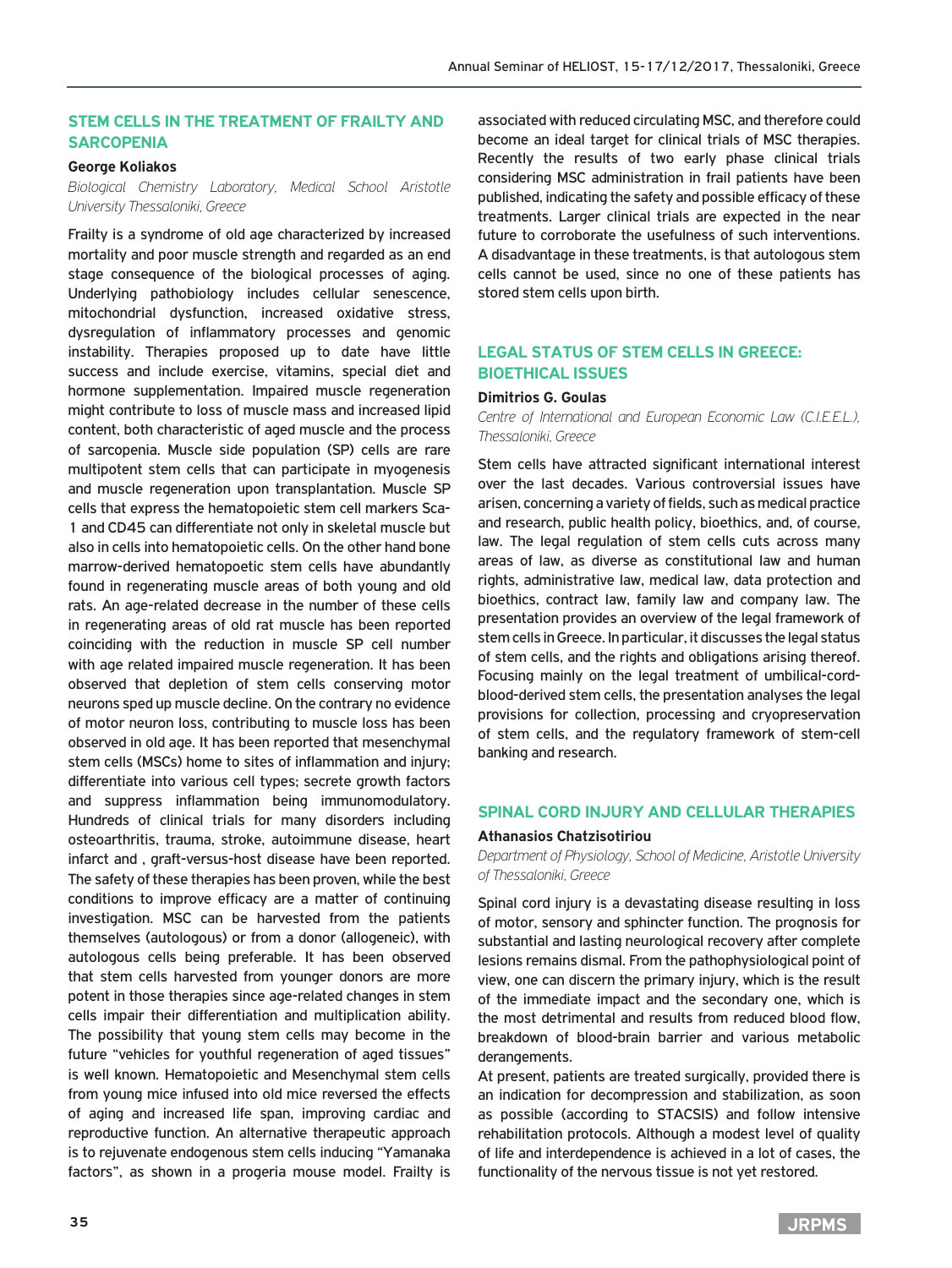Current research in spinal cord injury focuses on three distinct orientations, namely neuroprotection (Rescue neurons), regeneration (Rewiring) and reactivation of the intact circuits (Reactivation), commonly known as the 3Rs in the literature. Neuroprotection entails various pharmaceutical substances and surgical techniques (hypothermia, duroplasty) aiming at rescuing neurons at a critical situation. Even though numerous drugs have been used, no clear beneficial effect has been characterized so far and the initial enthusiasm for corticosteroids has been abandoned. Reactivation of the circuits of the central pattern generator is a very promising domain. Implantation of spinal cord stimulators has begun, and very optimistic results have been published.

The most exciting, challenging and rewarding target, however, is the restoration of the damaged neural circuits. Central nervous system, in contrast with the peripheral one, lacks the ability of regeneration. Various factors, most of them related to myelin, have been implicated for this difference. A substantial number of studies have been performed towards the creation of a more permissive environment for the induction of regeneration, albeit with limited results.

Cellular therapy is undoubtedly the mainstay for inducing regeneration. Cell transplantation confers several advantages for laboratory and clinical trials. Although intuitively, one should expect lost neuronal cell replacement by the transplanted cells, the beneficial effect is mainly indirect, by providing a scaffold for trophic support, neurotrophin production, neovascularization, scar tissue minimization.

In laboratory animals, several studies have clearly shown that cellular transplantation improves neurological recovery, in behavioral, electrophysiological and neuroanatomical aspect. It is very difficult to extrapolate these results in human patients but cell types which have been used comprise:

- Schwann cells: to take advantage of the inherent regenerative capacity of the peripheral nervous system.
- Mesenchymal cells: collected from bone marrow stroma, adipose tissue, periosteum, placenta. Present two basic advantages, firstly they are abundant and secondly, they are autologous, obviating the need for immunological suppression.
- Olfactory enseathing glial cells: differentiated nervous system cells capable of multiplication. Easily obtained.
- Embryonic stem cells: present the most intriguing advantages and have the greater potential for nerve tissue repair.
- Induced pluripotent stem cells: the most recently discovered cell type which has opened new horizons into cellular therapy. Somatic cells of any individual may be converted to stem cells and then become reimplanted into the same individual. No clinical application has been reported, but at least theoretically, it would be an ideal option. A lot of issues remain to be resolved.

Recapitulating the recent findings, there is considerable hope that spinal cord injury will not be irreversible in the nearby future. Cellular therapy is one of the most optimistic approaches for nerve tissue regeneration and functionality restoration and will be probably implemented combined with the other available techniques.

# **Chronic recurrent multifocal osteomyelitis**

### **Nikolaos Galanopoulos1, Fatma Memet Moystafa2**

*1 Outpatient Department of Rheumatology of University General*  Hospital of Evros (Alexandroupoli), Thrace, Greece; <sup>2</sup>Second *Department of Internal Medicine, University General Hospital of Evros (Alexandroupoli), Thrace, Greece*

Chronic recurrent multifocal osteomyelitis (CRMO) is an idiopathic inflammatory disorder of bone, characterized by multifocal nonpyogenic inflammatory bone lesions, a course of exacerbations and remissions, and an association with other inflammatory disorders (palmoplantar pustulosis, psoriasis vulgaris, Sweet syndrome, and pyoderma gangrenosum). Patients typically present with nonspecific complaints such as pain, tenderness, swelling, or limited range of motion at one or more sites. Systemic manifestations such as fever, weight loss, and lethargy may be present. The duration of symptoms can vary from days to several years. At histologic evaluation, CRMO bone lesions show nonspecific inflammatory changes with granulocytic infiltration. Laboratory findings at initial presentation are essentially nonspecific, with the most common findings being mildly elevated erythrocyte sedimentation rate and C-reactive protein level with a normal white blood cell count. The imaging evaluation of CRMO should start with radiographic evaluation of the symptomatic sites. In the early stages, plain radiographs typically demonstrate an osteolytic lesion but with time, progressive sclerosis is seen around the lytic lesion, so that chronic lesions may be predominantly sclerotic with associated hyperostosis. MR imaging is useful both for determining the extent of disease and for follow up. During the active phase of the disease, MR imaging shows typical findings of marrow edema, which appears hypointense on T1-weighted images and hyperintense on T2-weighted images. When a diagnosis of CRMO is considered on the basis of clinical findings and initial imaging evaluation, further evaluation of the whole body is suggested to identify multifocal lesions that may be clinically asymptomatic. Whole-body evaluation has traditionally been performed with 99mTc bone scintigraphy, although wholebody MR imaging is being increasingly used for evaluation of multifocal bone lesions. Diffusion-weighted imaging (DWI) helps to gain information about tissue cellularity. Treatment generally involves antiinflammatory agents targeting symptomatic relief. NSAIDs are usually effective in symptomatic relief. Other pharmaceutical agents that have been tried include corticosteroids, bisphosphonate, sulfasalazine, methotrexate, colchicines, interferon-α and interferon-γ, and γ-globulin. Recently, biologic therapy as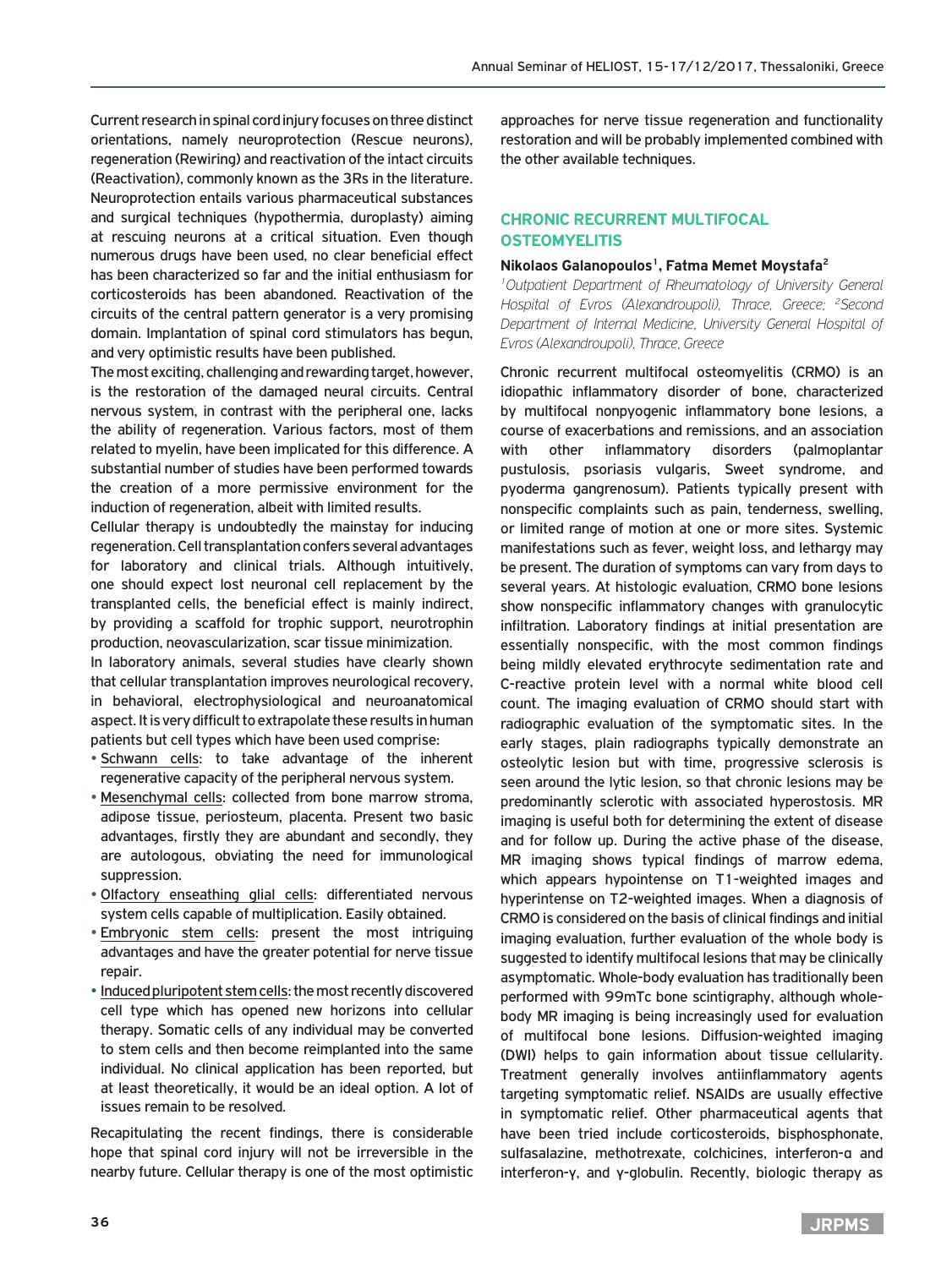drugs blocking the tumor necrosis factor-α (infliximab, etanercept) or the receptor of interleukin-6 (tocilizumab) has shown successful symptomatic relief and decrease or disappearance of the MRI findings.

### **Biphosphonate-related adverse events**

#### **Maria P. Yavropoulou**

*Laboratory of Clinical and Molecular Endocrinology, 1st Department of Internal Medicine, AHEPA University Hospital, Aristotle University of Thessaloniki, Greece*

Bisphosphonates are considered the mainstay of antiosteoporosis treatment. Their antifracture efficacy has been demonstrated in numerous studies in the last decades and the use of bisphosphonates has been growing steadily with the introduction of simpler dosing regimes and availability of lower-priced generics. Although bisphosphonates have a relatively good safety record and are tolerated well by the majority of patients, serious adverse events have been associated with their use, even when prescribed and used correctly. However, only the most common of adverse effects are robustly observable in clinical trials.

The most common acute adverse events reported during the use of bisphosphonates for osteoporosis are gastrointestinal discomfort and acute influenza-like syndrome. Renal complications are very rare with oral bisphosphonates and rare with i.v. bisphosphonates when used appropriately. Based on our current knowledge, skeletal events in the form of osteonecrosis of the jaw and atypical fragility fractures are rare compared with the risk of osteoporotic fractures, at least in patients with the same risk of fractures. From a biological point of view atypical fragility fractures could follow from suppression of bone remodeling, but high-quality studies proving causality are lacking.

Other less common bisphosphonate-related adverse events include: bone, muscle, and joint pain, atrial fibrillation, ocular adverse events such as uveitis, periscleritis, and scleritis, severe skin reactions such as stevens-Johnson syndrome and toxic epidermal necrolysis, which are very rare, hypocalcemia and hepatotoxicity. Physicians are advised to critically reassess BMD and risk profile after 3-5 years of therapy to avoid treatment in patients at low risk.

# **Discontinuation of anti-osteoporotic treatment: In whom and for how long?**

### **Stergios A. Polyzos**

*First Department of Pharmacology, Medical School, Aristotle University of Thessaloniki, Thessaloniki, Greece*

Osteoporosis is a chronic disease, thus a long-term treatment seems rational to protect the affected individuals from lowenergy fractures. However, owing to uncertainty about the long-term use and effectiveness of existing anti-osteoporotic medications, their discontinuation (or drug holiday) has been proposed. Given the pharmacologic differences of available anti-osteoporotic medications, they should be separately evaluated.

Bisphosphonate (BP) treatment partly preserves its benefits after their discontinuation, because they are retained in the skeleton for long after their use. A drug holiday should be considered after a 5-year treatment, especially in patients on risedronate, alendronate or zoledronic acid, since more data exist for these BPs. If the patient sufficiently responded to BP treatment (a bone mineral density [BMD] T-score >-2.5 is regarded as the cut-off by most authors), did not experience a new low-energy fracture during treatment and remains at low risk of fracture, the BP treatment could be discontinued. Follow-up of 1-2 years is recommended. Although directly comparative data are missing, drug holiday may be longer after zoledronic acid rather than alendronate or risedronate discontinuation. Treatment with BP or another antiosteoporotic medication should be restarted, if the patient experiences a new low-energy fracture or T-score becomes ≤-2.5 or the fracture risk is increased during follow-up.

Selective estrogen receptor modulators (SERMs) treatment should be re-evaluated after 3-5 years of use. Drug holiday and follow-up may be considered for patients with low fracture risk. However, sequential treatment, usually with BP or denosumab, should be considered for high-risk patients.

Denosumab, an antibody against the receptor activator of nuclear factor kappa-Β ligand (RANKL), discontinuation results in a rapid rebound in bone turnover markers followed by a rapid decrease in BMD. This may even lead to multiple vertebral fractures in some patients, especially those with a prior vertebral fracture and/or those without previous BP treatment. Based on these considerations, denosumab must not be discontinued based on BMD. If discontinuation is decided (by the patient or the physician) or the patient completes a 10-year treatment with denosumab, another anti-osteoporotic treatment, preferably a BP, should be immediately administered, so as to prevent the rapid rebound in bone turnover.

The use of teriparatide or recombinant parathyroid hormone, both osteoanabolic medications, is limited to a 24-month duration, partly owing to cost-effectiveness policy. However, sequential treatment with an anti-resorptive medication, preferably BP or denosumab, is considered important to maintain bone mass and improve mineralization. Similarly, limited data on discontinuation of romosozumab, an antisclerostin antibody, support that its anabolic effects are limited to the time of administration, so sequential treatment is needed, possibly with BP or denosumab.

Calcium and vitamin levels must not be discontinued together with the aforementioned medications; their levels should be monitored and supplementation should be considered separately, as needed. In conclusion, until well-designed trials provide better clinical answers, it is of importance that the benefits and potential side effects of each medication be weighted in an individual basis.